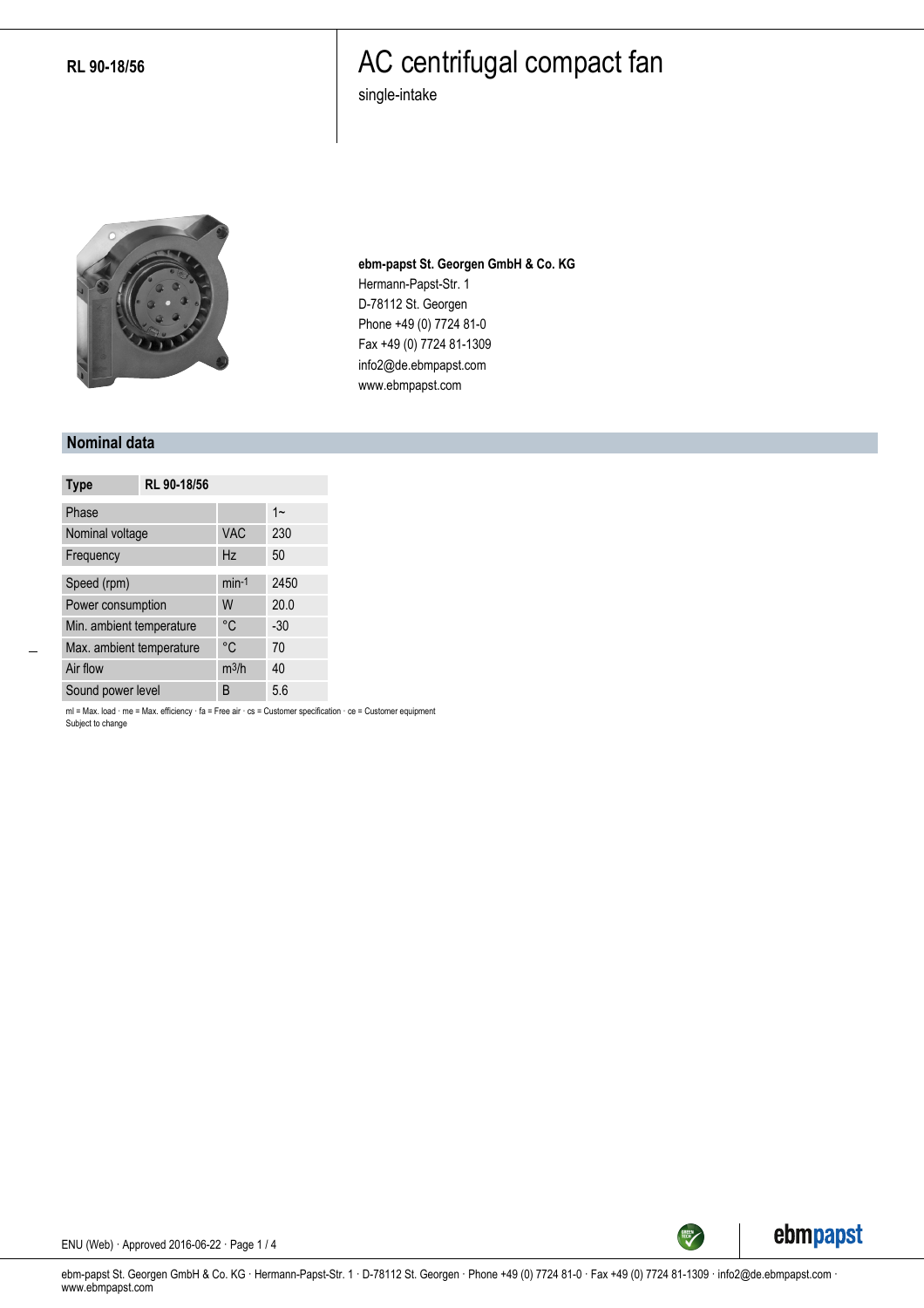**RL 90-18/56**

# AC centrifugal compact fan

single-intake

### **Technical description**

| <b>General description</b>  | Forward-curved impeller                                                                        |
|-----------------------------|------------------------------------------------------------------------------------------------|
| <b>Housing material</b>     | Scroll housing made of glass-fiber reinforced PBT plastic, housing base made of sheet<br>steel |
| Weight                      | 0.680 kg                                                                                       |
| <b>Dimensions</b>           | 121 x 121 x 37 mm                                                                              |
| Impeller material           | Glass-fiber reinforced PA plastic                                                              |
| <b>Airflow direction</b>    | Radial: discharge through window in housing                                                    |
| Direction of rotation       | Clockwise, viewed toward rotor                                                                 |
| <b>Storage</b>              | <b>Ball bearing</b>                                                                            |
| Service life L10 at 40 °C   | 37500 h                                                                                        |
| Service life L10 at maximum | 20000 h                                                                                        |
| temperature                 |                                                                                                |
| Cable                       | To 2 leads AWG 22.                                                                             |
|                             | Housing base with flat plug 6.3 x 0.8 mm for protective earth                                  |
| <b>Motor protection</b>     | Protected from overload by impedance protection                                                |
| Approval                    | VDE, CSA, UL, CE                                                                               |



ENU (Web) · Approved 2016-06-22 · Page 2 / 4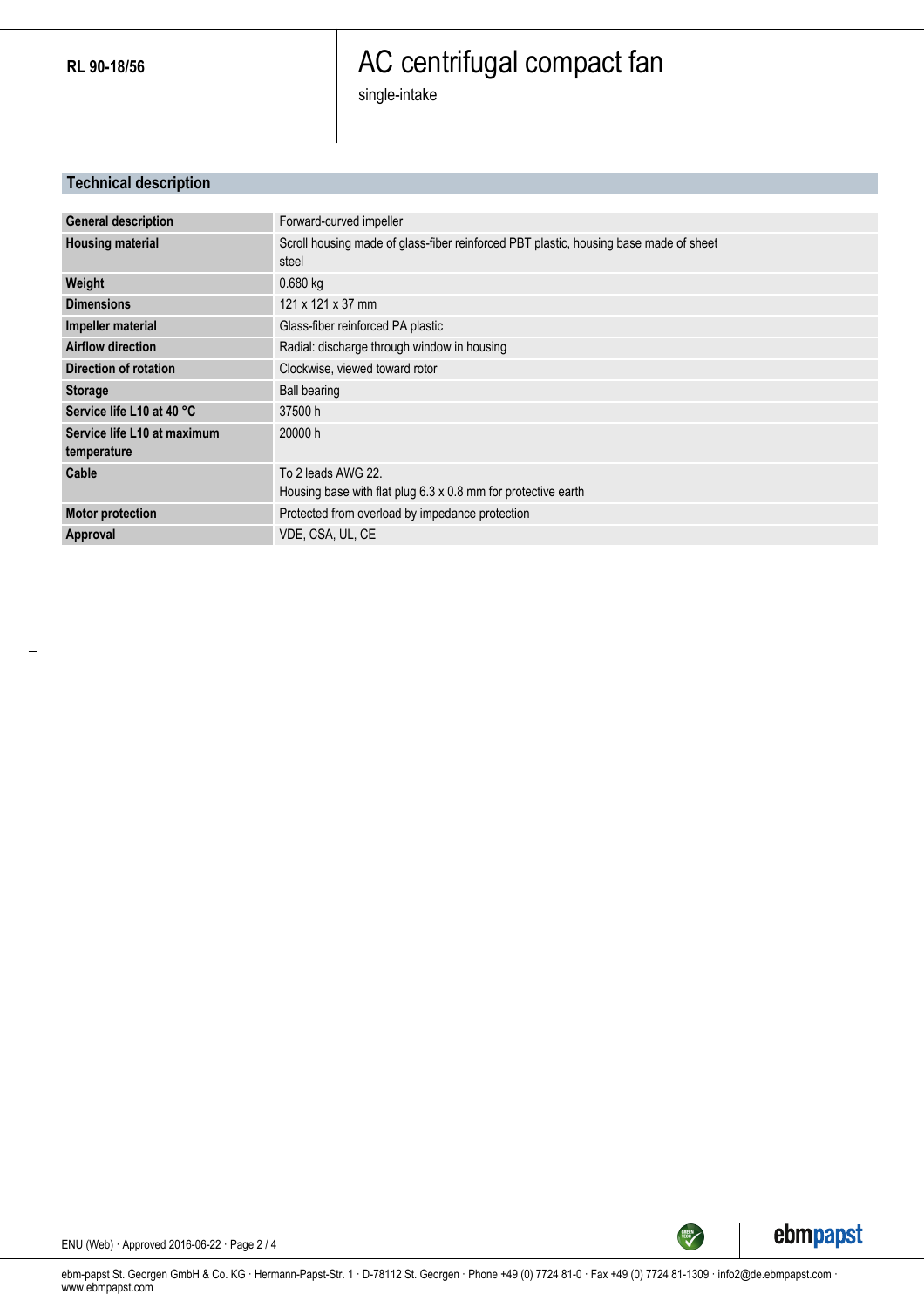### AC centrifugal compact fan

single-intake

**Product drawing**



ebm-papst St. Georgen GmbH & Co. KG · Hermann-Papst-Str. 1 · D-78112 St. Georgen · Phone +49 (0) 7724 81-0 · Fax +49 (0) 7724 81-1309 · info2@de.ebmpapst.com · www.ebmpapst.com